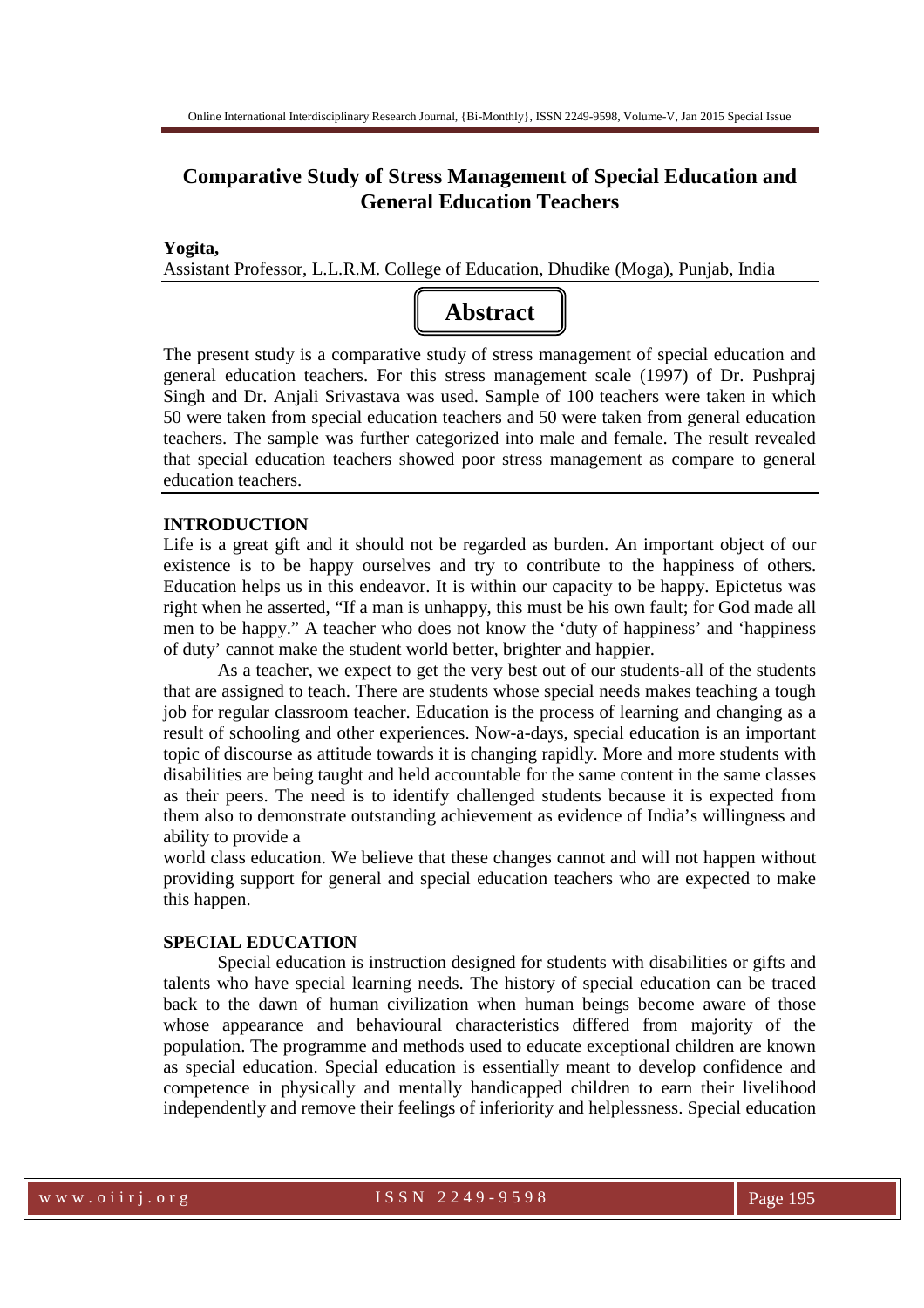helps in the process of adjustment of exceptional children in the society. It solves the problems of exceptional children which they face in school and the society.

In every school system there are pupils who, because they deviate markedly from so called "normal" child, require special skills and services personal. These children cannot adjust to the school programme without such special services. Some of them are physically handicapped – blind, deaf, epileptic and crippled; some differ mentally to significant degree, being either seriously retarded in intellectual development or exceptionally gifted; some are emotionally disturbed. All these are called "Exceptional children" or "Special children". The term being used refer to those who deviate from what is supposed to be average in physical, mental, emotional or social characteristics to such an extent that they require special educational services in order to develop to their maximum capacity.

#### **SPECIAL EDUCATION TEACHERS**

 Special education teacher have to play multiple roles, irrespective of category they are working in. Multiplicity of activities to be performed by the special education teachers demand criterion specific knowledge, skills and techniques to deal with different situations within the classroom as well as outside the classroom. These demands create a tension and stress in special education teachers.

#### **STRESS MANAGEMENT**

Stress is a normal psychological and physical reaction to the demands of life. Unfortunately, the nonstop stress of modern life means that our alarm system rarely shuts off. That's why; stress management is so important and gives the tools to reset our alarm system. Stress management is a large family of techniques which can be used to help people cope with stress. These techniques range from methods to reduce the occurrence of stress to techniques which can be used by people who feel overwhelmed by stress. A number of approaches are currently being used to treat and control stress responses. Major methods include stress management, relaxation techniques, meditation, bio feedback and drugs; all can have therapeutic psychological effects.

 A way to deal with stress is to apply multiple techniques to prevent or reduce it. Teaching such techniques is the focus of stress management programmes, which have been widely used in industrial and health settings. Coping strategies advocated include facing and directly coping with stress and finding outlets for negative emotions. Stress management is in some respect similar to coping concept.

### **REVIEWS RELATED TO STRESS MANAGEMENT AND STRESS**

Konert (1997) and Kochhar & Khitarpal (2006)studied how stress related to job satisfaction and locus of control found no significant relationship between them. Richard and Krieshok(1989) studied occupational stress strain and coping in university teacher found higher stress among female teachers. Kamau (1992), Bhatia and Kumar (2005), Bhardwaj (2005), Madnawat, Bhardwaj, Kachhawa (2007) studied impact of stress on mental health, locus of control, human behaviour job satisfaction found more occupational stress and also found there is significant difference among female sports teacher working in government, private colleges and universities. Shukla (2008) studied burnout and stress among secondary school teachers in relation to their teaching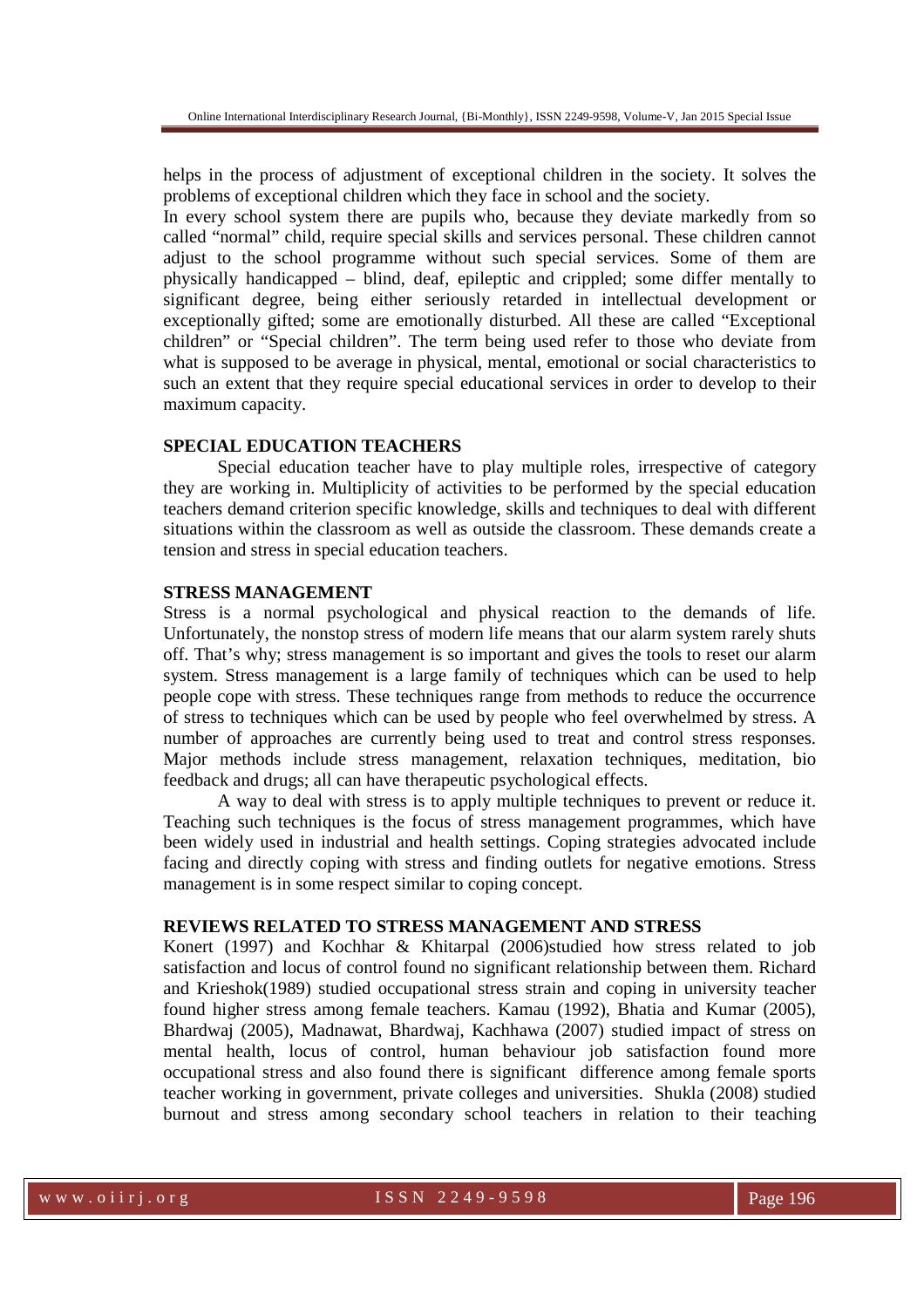effectiveness found positive relationship between them. Reese (1986), Green (1992) and Cumming (1995) studied relationship between job satisfaction and job related stress and found there exist negative correlation. Kyriacou and Suteliff (1978), Kumar (2007) studied teacher effectiveness in relation to job and occupational stress, found negative correlation among these variables. Laughlin (1984) studied teachers stress in an Australian setting: role of bio-graphical mediates and found more stress due to pupil misbehavior among female teachers. Konert (1997) studied relationship between middle school teachers burnout stress, job satisfaction and coping styles found teacher job stress did not differ significantly as related to gender.

### **OBJECTIVES OF THE STUDY**

- 1. To study the stress management among teachers.
- 2. To find out the stress management of special education teachers with respect to gender.
- 3. To find out the stress management of general education teachers with respect to gender
- 4. To study the stress management of special education teachers and general education teachers.

### **HYPOTHESES**

- 1. There will be no significant difference in the mean scores of stress management of special education teachers with respect to gender.
- 2. There will be no significant difference in the mean scores of stress management of general education teachers with respect to gender.
- 3. There will be no significant difference in the mean scores of stress management of Special Education teachers and General Education.

# **STATISTICAL TECHNIQUES :** Mean, S.D., SE<sub>D</sub>., t-ratio

**SAMPLE : The present study was conducted on a representative sample of 100 teachers of Special education and General education of Ludhiana and Chandigarh . purposive sample was done.** 

# **TOOLS USED: Stress Management Scale (1997) by Dr. Pushpraj Singh and Dr. Anjali Srivastava**

# **RESULTS AND DISCUSSION**

**Hypothesis – I** : "There will be no significant difference in the mean score of stress management of special education teachers with respect to gender"

### **Table-1 Showing mean scores of Special education teachers with respect to gender**

| Group             | N  | <b>Mean</b> | S.D. | SE <sub>D</sub> | $t - value$ | of<br>Level       |
|-------------------|----|-------------|------|-----------------|-------------|-------------------|
|                   |    |             |      |                 |             | significance      |
| Special education |    |             |      |                 |             |                   |
| teachers (Male)   | 25 | 97.6        | 3.82 |                 |             | Significant at    |
| Special education |    |             |      |                 |             | .05<br>and<br>.01 |
| teachers (Female) | 25 | 109.16      | 3.18 | 0.99            | 11.67       | level             |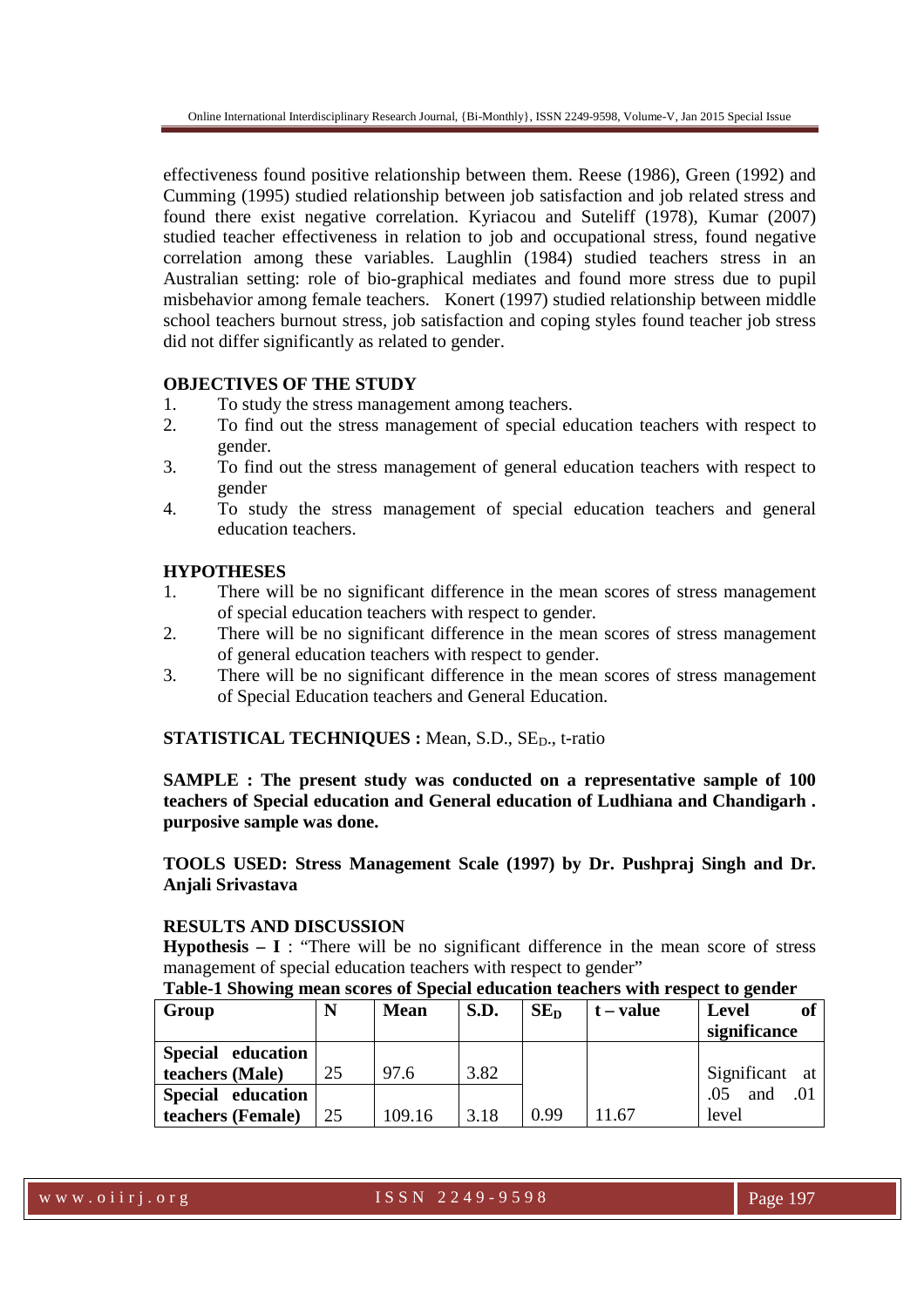The above table shows that mean score of Special Education teachers (Male) and Special Education teachers (Female) are 3.28 and 3.18, their S.D. are 3.82 and 3.18 respectively. When we calculated  $SE<sub>D</sub>$  it comes out to be 0.99 and the calculated t-value is 11.67 which is significant at both the levels of confidence i.e. 0.05 as well as 0.01 because calculated t-value is greater than the tabulated value at both the levels of confidence. This shows that there exists significant difference in the mean score of stress management of Special Education teachers with respect to gender.

Hence Hypothesis  $-1$  "There will be no significant difference in the mean score of stress management of special education teachers with respect to gender" rejected..

**Hypothesis - II** "There will be no significant difference in the mean score of stress management of general education teachers with respect to gender"

| ັ<br>Group                                     | N  | <b>Mean</b> | S.D. | SE <sub>D</sub> | $t - value$ | of<br>Level<br>significance |
|------------------------------------------------|----|-------------|------|-----------------|-------------|-----------------------------|
| <b>General</b><br>education teachers<br>(Male) | 25 | 118.2       | 2.42 |                 | 7.57        | Significant at<br>.01       |
| General education                              |    |             |      | 1.49            |             | and<br>.05                  |
| teachers (Female)                              | 25 | 129.48      | 7.07 |                 |             | level                       |

**Table-2 Showing mean scores of General education teachers with respect to gender** 

The above table shows that mean score of General Education teachers (Male) and General Education teachers (Female) are 118.2 and 129.48, their S.D. are 2.42 and 7.07 respectively. When we calculated  $SE<sub>D</sub>$  it comes out to be 1.49 and the calculated t-value is 7.57 which is significant at both the levels of confidence i.e. 0.05 as well as 0.01 because calculated t-value is greater than the tabulated value at both the levels. This shows that there exists significance difference in the mean score of stress management of general education teachers with respect to gender.

Hence Hypothesis - II "There will be no significant difference in the mean score of stress management of general education teachers with respect to gender". rejected.

**Hypothesis III :** "There will be no significant difference in the mean scores of stress management of Special Education teachers and General Education teachers"

# **Table-3 Showing mean scores of Special education teachers and General education teachers**

| Group                       |    | <b>Mean</b> | S.D. | SE <sub>D</sub> | t - value | Level        |     |
|-----------------------------|----|-------------|------|-----------------|-----------|--------------|-----|
|                             |    |             |      |                 |           | significance |     |
| <b>Special</b><br>education |    |             |      |                 |           |              |     |
| teachers                    | 50 | 103.38      | 6.69 |                 |           | Significant  | at  |
| <b>General</b>              |    |             |      | 1.44            | 14.20     | and          | .01 |
| education teachers          | 50 | 123.84      | 7.73 |                 |           | level        |     |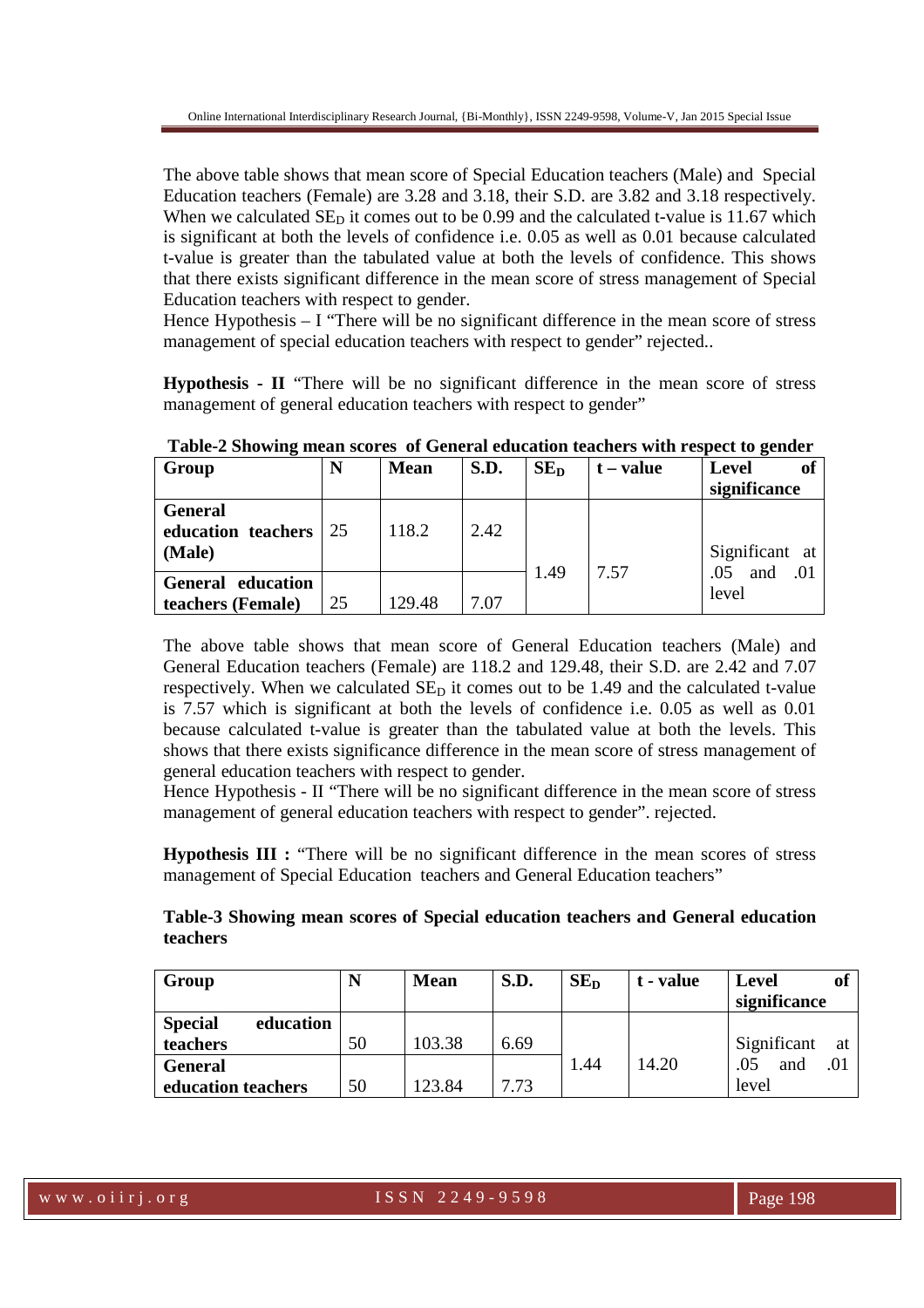The above table shows that mean score of Special Education teachers and Special Education teachers are 103.38 and 123.84, their S.D. are 6.69 and 7.73 respectively. When we calculated  $SE<sub>D</sub>$  it comes out to be 1.44 and the calculated t-value is 14.20 which is significant at both the levels of confidence i.e. 0.05 as well as 0.01 because calculated t-value is greater than the tabulated value at both the levels of confidence. This shows that there exists significant difference in the mean score of stress management of Special Education teachers with respect to gender.

Hence Hypothesis – III "There will be no significant relationship between score of stress management of Special Education teachers and General Education teachers", rejected

### **MAJOR FINDINGS OF THE STUDY**

- 1. It has been showed that 48% teachers manage their stress effectively but 52% teachers failed to manage their stress. So we can say that most of the teachers failed to manage their stress effectively.
- 2. It has been found that 50% Special education teachers manage their stress effectively.
- 3. It has been showed that 48% General education teachers manage their stress effectively but 52% general education teachers failed to manage their stress. So we can say that most of general education teachers failed to manage their stress.
- 4. It has been found that mean scores of Special education teachers (Male) and special education teachers (Female) are 97.6 and 109.16 with S.D 3.82 and 3.18 respectively.
- 5. Their exist significant difference in the mean scores of stress management of Special education teachers with respect to gender.
- 6. It has been found that mean scores of General education teachers (Male) and General education teachers (Female) are 118.2 and 129.48 with S.D 2.42 and 7.07 respectively.
- 7. Their exist significant difference in the mean score of stress management of General education teachers with respect to gender.
- 8. It has been found that mean scores of Special education teachers and General education teachers are 103.38 and 123.84 with S.D 6.61 and 7.73 respectively.
- 9. Their exist significant difference in the mean scores of stress management of Special education teachers and General education teachers.

### **CONCLUSIONS**

### **Following are the main conclusions of the study :-**

- 1. The special education teachers (Male) showed poor stress management in comparison to Special education teachers (Female).
- **2.** The General education teachers (Male) showed poor stress management in comparison to General education teachers (Female).
- 3. The Special education teachers showed poor stress management in comparison to general education teachers.

### **EDUCATIONAL IMPLICATIONS**

The present study reveals almost Special education teachers has poor stress management in comparison to General education teachers. With the result the output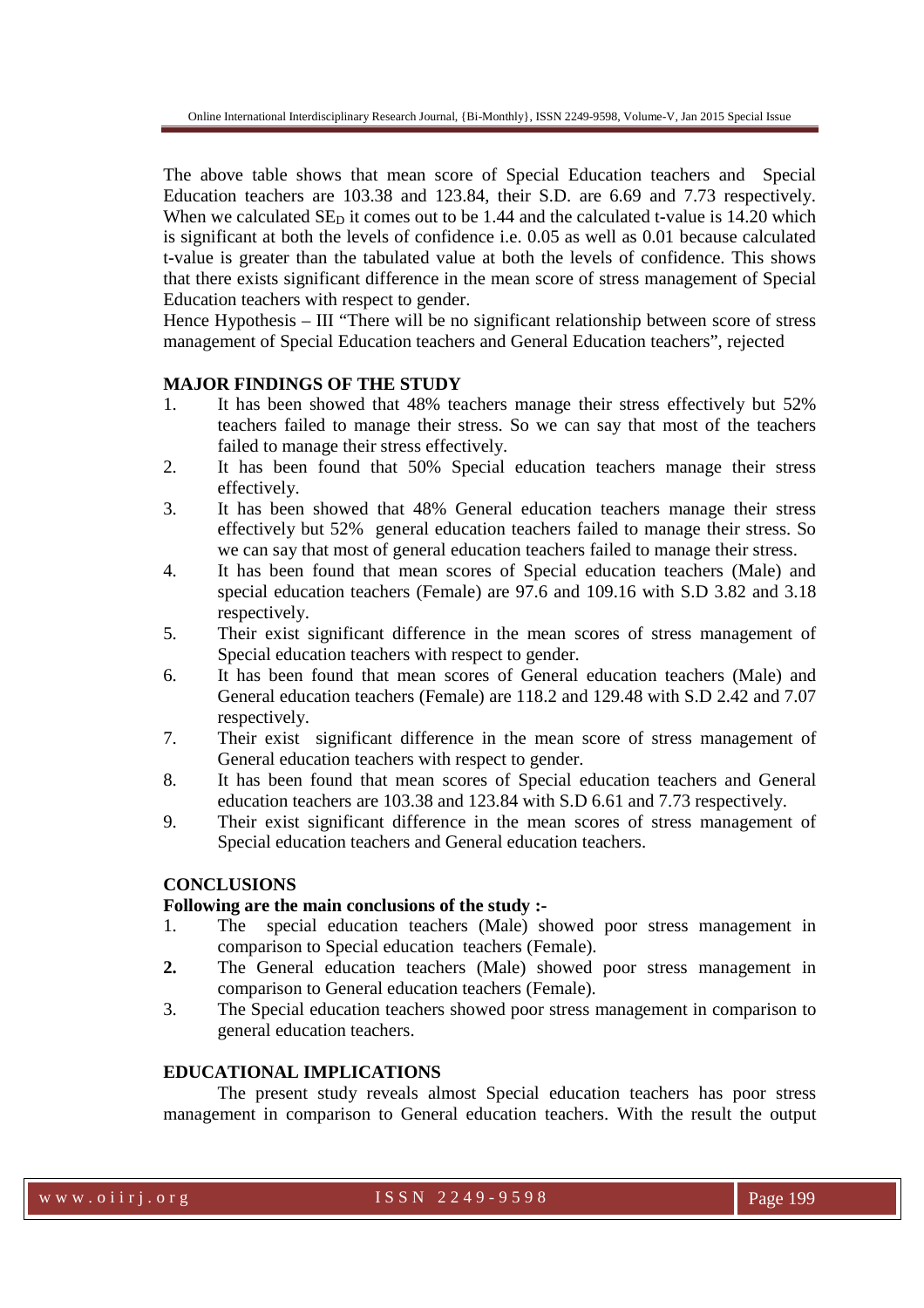regarding stress management is becoming less satisfactory day by day. In order to have high affectivity in stress management of special education teachers proper strategy should be adopted to deal with it. So that the children with special needs can properly develop and adjust in the society. I we want to improve the special education and general education in India, the teachers of both categories of education should be properly guided for stress management.

 As the result showed that male special education and general education teachers had poor stress management in comparison to female special education and general education teachers. The result helps the female teacher to be well adjusted in the both categories of education due to natural instincts of female like love, affection, patience and sympathy etc rather than males. As per result children with special needs and children of general needs could be taught by females more effectively. Thus, it can be a significant step to improve the quality of education in both categories of general and special.

### **References**

**Aggarwal, Y.P., Kaur, M. & Sachdeva, M.S. (2007)** *Educational management planning and administration,* twenty first century publishing, patiala.1,2-3

**Bhardwaj, G. (2005)** Impact of stress on human behaviour and life *Indian Psychological review*, 65, 273-276

**Bhatia, P. & Kumar, A. (2005)** Occupational stress and burnout in industrial employees, *Indian psychological review*, 64 (4), 191-198

**Cumming, E. (1995)** Stress and job satisfaction among special education teachers in urban districts in Texas, *Dissertation Abstract International,* 55(09) 2790

**Eniola, M. & Busari, A.O. (2007)** Effects of stress management training of Self mage perception of the visuallyimpaired individual, *Essays in education*, 19

**Gakhar, S.C. (2006)** Seminars at department of education,Panjab university, Chandigarh., 79-80

**Green, G. (1992)** *The relationship between high school athletic administrators' job satisfaction and job related stress*, Dissertation Abstract International, 53(11) 3841-A

**Shukla, I. (2008)** Burnout and stress among secondary school teachers in relation to their teaching, effectiveness, Journal of All India Association for Educational Research, 20(3 & 4), 73-79

**Kamav, W.C. (1992)** Burnout, Locus of control and mentalhealth of teacher in eastern Province Kenya, Doctorial dissertation, P.U., Chandigarh

**Kochar, G.K. & Ketarpal, A. (2006)** A study of stress, job satisfaction and locus of control in permanent and temporary college teachers, journal of All India Association for Educational Research, 18(1 & 2), 104-107

**Knoert, E. (1997)** The relationship between middle school Teachers, Burnout Stresses, job satisfaction and coping styles, DAI, 1998, 58(11), 4143- A.

**Kumar, S. (2007)** A Study of teacher effectiveness in relation to job and occupational stress of senior secondary school teachers in district Kangra, Himachal Pradesh, M.Ed. Dissertation, P.U. Chandigarh.

**Kyriacou, C. (1992)** Teacher Stress – a review Suteliff, J (1978) Educational Review, 29, 37.

**Madnawat, A.V.S., BhadwasV.K. & Kachhwa (2007)** Nature of organizations as a predictor of job satisfaction and occupational stress in Female sports teachers 68,213-218